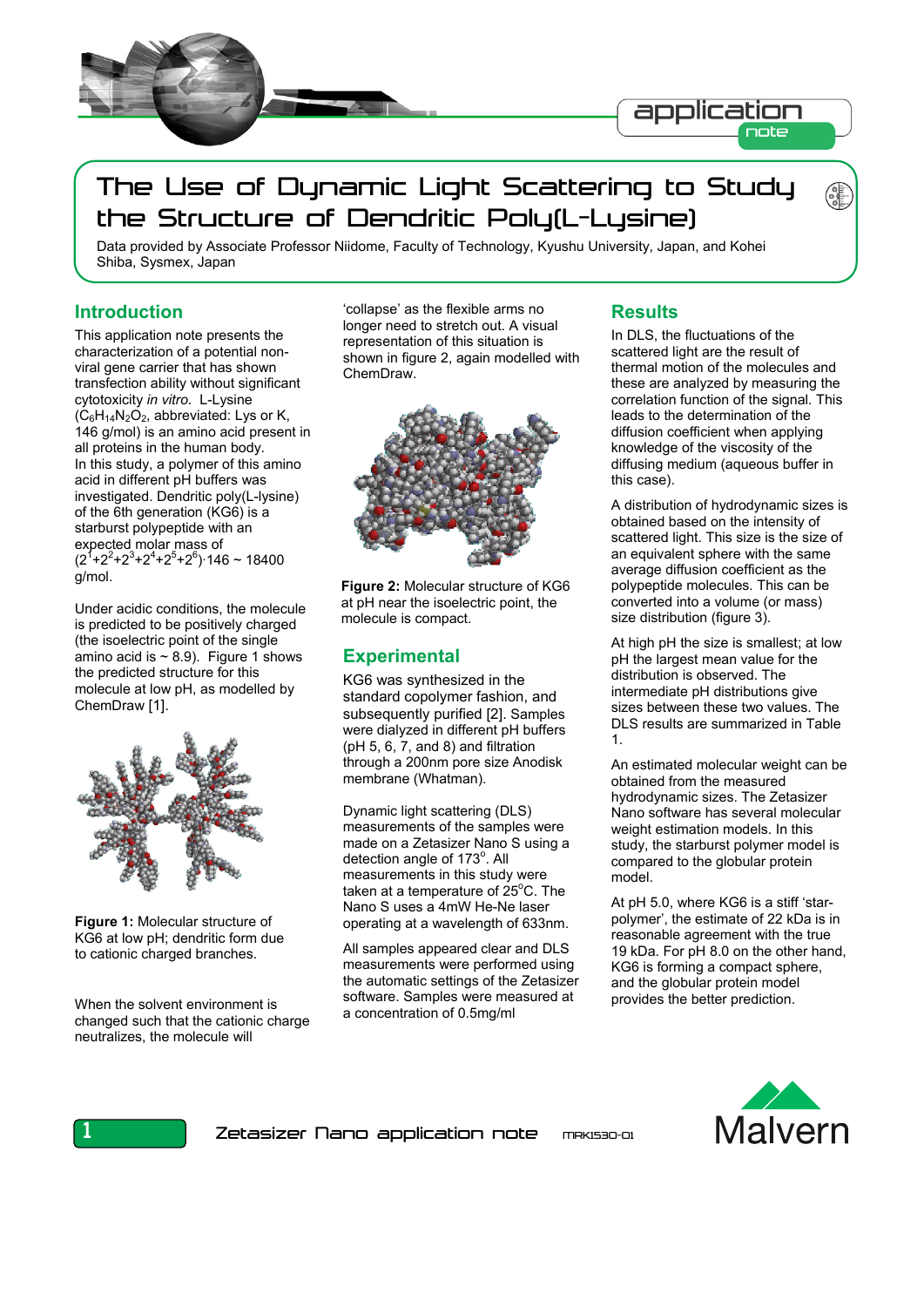

The intermediate samples are less well modelled since they neither behave like a dendrimer, nor like a globular compact sphere.

The molecular structure of lysine may be used to predict its charge [3] in solution, shown in figure 4. The charge on the single amino acid is expected to be close to zero at pH 8 leading to a higher influence of vander-Waals attraction, stronger hydrogen bonds and overall 'shrinkage' of the dendrimer.

## **Summary**

A dendritic polypeptide (KG6) was characterized by dynamic light scattering. Results support the existence of a shape change as a function of pH of the buffer. The protein is compact and globular at pH 8, but 'fluffy' and starburst-like at pH 5. This result is expected from the behaviour of the individual amino acid L-lysine.

# **References**

[1] ChemDraw, CambridgeSoft, Massachusetts, USA.

[2] T. Okuda, S. Kawakami, T. Maeie, T. Niidome, F. Yamashita, M. Hashida. *J. Controlled Release* **114**(1):69-77 (2006)

[3]

http://www.scripps.edu/~cdputnam/ protcalc.html



**Figure 3:** Volume size distributions of KG6 at pH 5.0 (**black**), pH 6.0 (**blue**), pH 7.0 (**green**) and pH 8.0 (**red**).

**Table 1:** Peak information summary for KG6 under different pH conditions. Peak sizes taken from the volume distributions and molecular weight estimates are based on empirical calibration curves.

| <b>Buffer</b><br>condition | Mean size of<br>Peak (d.nm) | <b>Polydispersity</b><br>Index (PDI) | <b>MW</b><br>Estimate,<br><b>Starburst</b><br><b>Polymer</b><br>(kDa) | <b>MW</b><br>Estimate,<br>Globular<br><b>Protein</b><br>(kDa) |
|----------------------------|-----------------------------|--------------------------------------|-----------------------------------------------------------------------|---------------------------------------------------------------|
| pH 5.0                     | 5.7                         | 0.13                                 | 21.8                                                                  | 38.4                                                          |
| pH 6.0                     | 4.9                         | 0.14                                 | 13.8                                                                  | 27.9                                                          |
| pH 7.0                     | 4.7                         | 0.14                                 | 11.7                                                                  | 24.9                                                          |
| pH 8.0                     | 4.5                         | 0.15                                 | 9.9                                                                   | 22.1                                                          |



**Figure 4:** Charge versus pH for lysine